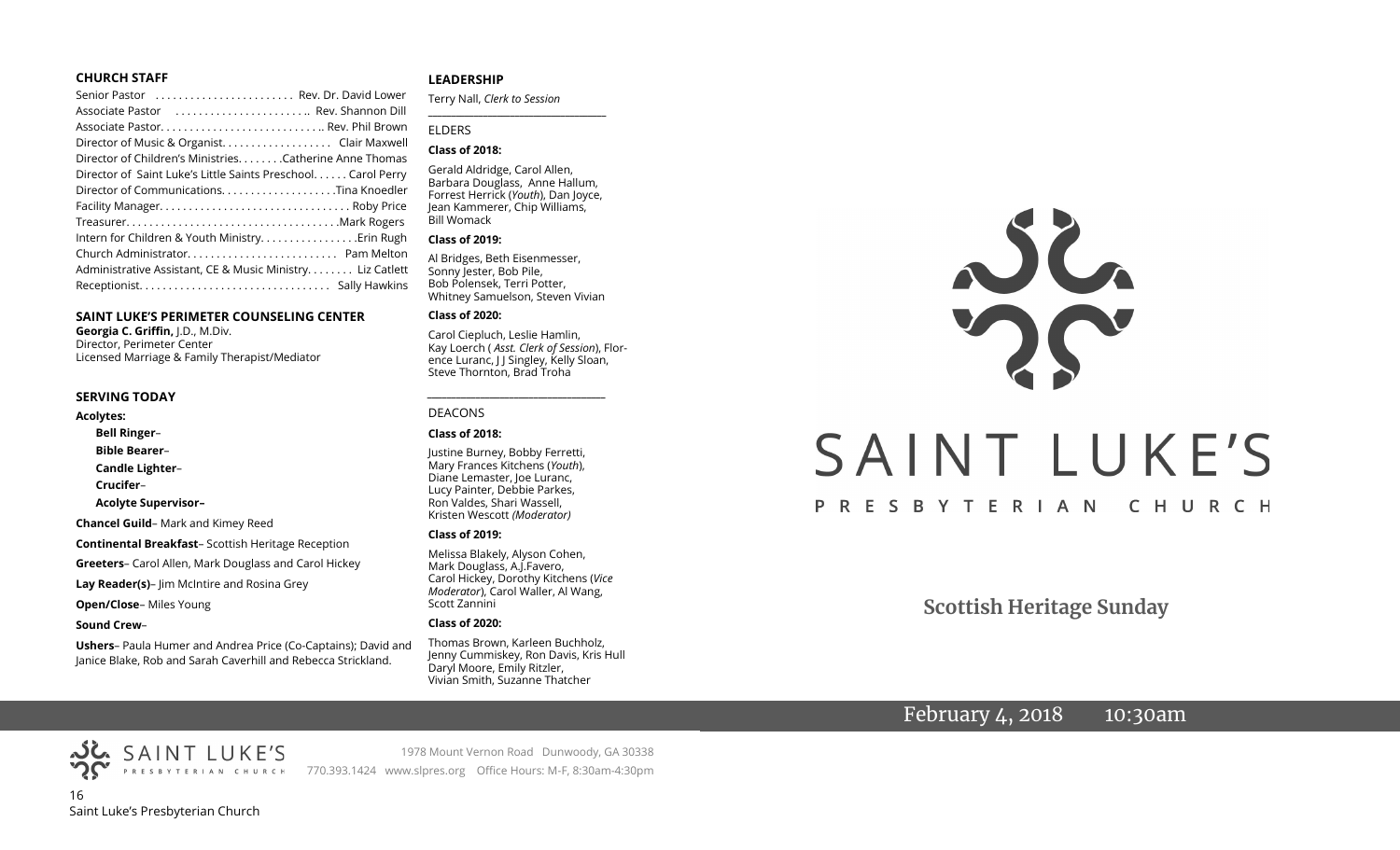

1978 Mount Vernon Road • Dunwoody, Georgia 30338 770.393.1424 • www.slpres.org

# **February 4, 2018**

Fifth Sunday after Epiphany

#### **Liturgical Color:** Green

*Liturgical colors can orient us to the season of the church year and help to engage the sense of sight in worship. Green is used for time periods marked as Ordinary time; Ordinary time is time not marked by a specific festival or season.*

#### **SUNDAY SCHEDULE**

8:30am Chapel Communion Service 9:30am Sunday School 10:30am Sanctuary Worship Service

*Nursery available at all services and Sunday School.* 

### MISSION

Responding to God's call and empowered by the Holy Spirit, we invite all to join us in knowing, serving, and sharing Jesus Christ here and around the world.

#### VISION

To be a beacon of faith, hope, and love– every member an active disciple in Christ's ministry.

## **WELCOME, GUESTS!**

We are delighted you are worshipping with us.

**DURING** the Welcome, please print the requested information on the Friendship Pad and pass the Friendship Pad down the pew.

**AFTER** the worship service, please join us outside the Sanctuary where our Pastors or a church officer will be available to answer questions and provide you with a loaf of freshly-baked bread.

**FOR MORE** information about our programs, ministries or membership, please contact one of our Pastors at 770.393.1424, or visit our website: slpres.org.

 $\mathcal{D}_{\mathrm{r}}$ 

# **THAT ALL MAY WORSHIP**

**ASSISTIVE** A hearing loop is accessible by switching hearing aids to T-coil. Also, large print hymnals and back cushions are available. Please contact an usher for further assistance.

**CHILDREN** are a precious part of our church family, and we welcome them in worship. Worship notebooks and lacing crosses are available on the back ledges of the sanctuary for preschool and elementary ages. Each week, children are invited to walk up for an age-appropriate message during "Tell Us Our Story." and younger). After that time, they may remain in worship, go to Faithful Friends (K-2nd) or go to child care (PreK and younger). 15

**JOIN US FOR FEAST** — FEAST runs through March 7 and will conclude with a variety show. Dinner at 5:45pm/Programs at 6:25pm. Please register on our website at the following link: [http://slpres.org/](http://slpres.org/feastregspring2018/) [feastregspring2018/.](http://slpres.org/feastregspring2018/)

**SAINT LUKE'S FRIENDS** — please sign up for Continental Breakfast slots in 2018. It is a great way to meet new people and share hospitality. The sign up genius link is: <http://www.signupgenius.com/go/> 30e094daeac22aa8-continental.

**IOH VOLUNTEERS NEEDED** — Interfaith Outreach Home (IOH) provides transitional housing for homeless families. On the third Thursday of each month, when the adults have life skills training, Saint Luke's provides and delivers a meal which feeds about 10 adults and 15 children. Meal expenses are reimbursable by Saint Luke's. Volunteers are needed for the following Thursdays: February 15, March 15, April 19, and May 17. Please sign up in the church lobby or contact Al Bridges at [bridgtr@aol.com](mailto:bridgtr@aol.com) or 770.394.6581 to reserve your spot.

#### **BUILDING & GROUNDS, WORK DAY** —

Please join us for a work day after the Men's Breakfast on Saturday, February 10 at 9am. We will be cleaning the small trees and brush out of the retention ponds at the back of the church. Need volunteers with saws, loppers, chain saws, etc. to help cut this all down.

#### **SAINT LUKE'S EXTENDS 10:30AM SANCTUARY WORSHIP THROUGH MAY** —

Experimenting with sanctuary worship at 10:30am has aimed to fit our primary worship service better into the lives of families with school-age children. It appears anecdotally that the goal has been met, as families with children generally indicate preferring the change.

But change is always hard, as is analyzing the benefits and costs of a change in community. Anecdotally the change has helped families with children, but statistically the change has not seemed to increase sanctuary worship attendance. So there are counter-balancing forces at work, too, it would seem, which we need to understand better before making a permanent decision. Therefore the Session on Sunday unanimously agreed to extend the experiment through May, so that we can work on optimizing the change while we learn more about how it is received. If you have thoughts about the schedule change that you have not yet shared, I would welcome the chance to hear them directly, please call or email me at [davidlower@slpres.org.](mailto:davidlower@slpres.org)

#### **SAINT LUKE'S GREEN TEAM ANNOUNCES** —

City of Dunwoody Electronics Recycle Event on February 25. Please note, pre-registration is required. Details to follow in next week's bulletin.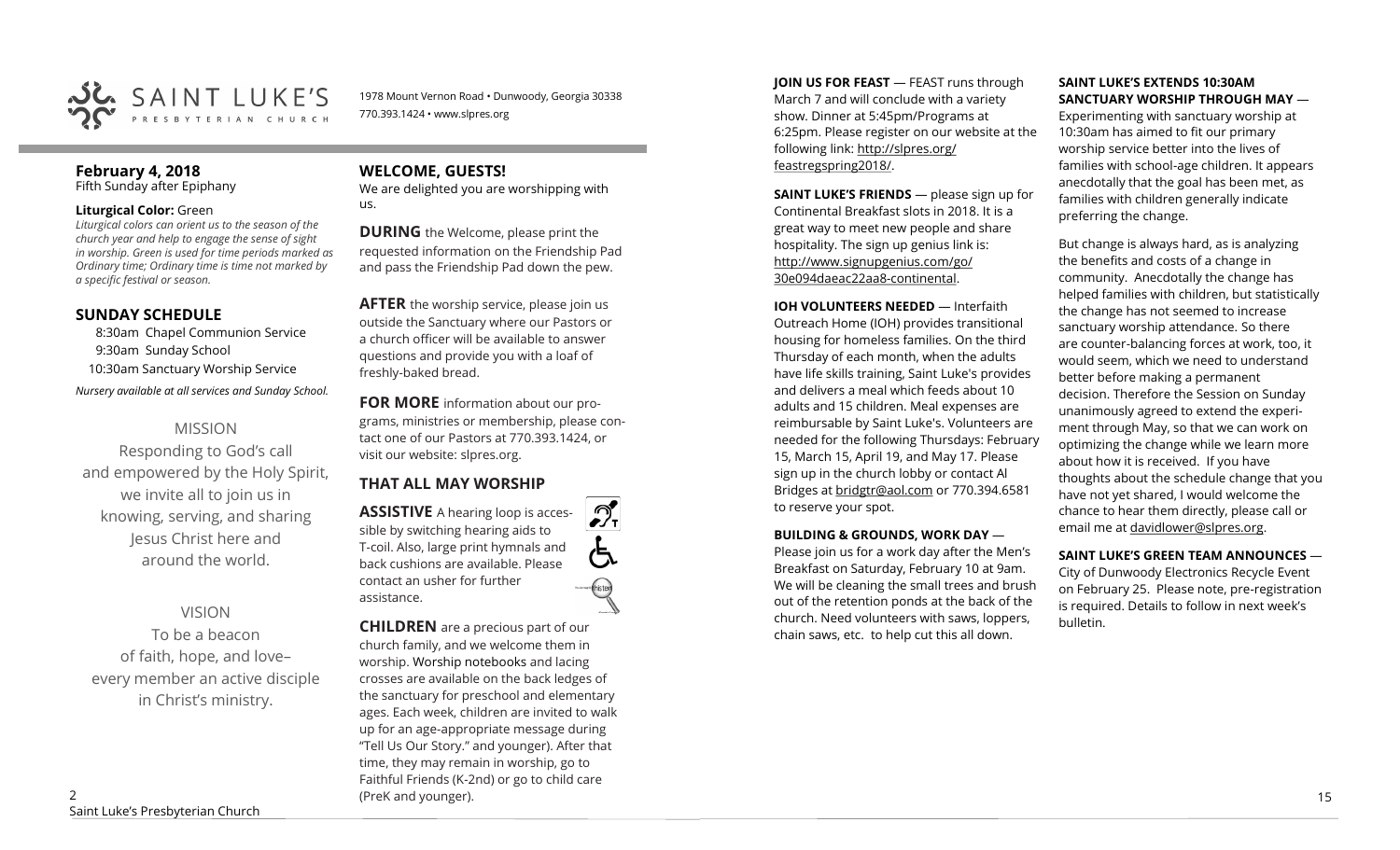# YOUTH MINISTRY

**Phil Brown philbrown@slpres.org / 770.393.1424 ext. 238** 

#### **HERE'S WHAT'S COMING UP IN YOUTH MINISTRY:**

#### **SUNDAY, FEBRUARY 4:**

9:30am– Help clean up from Tartan Trot. Youth groups will not meet this evening.

#### **ESCAPE ROOM, SUNDAY, FEBRUARY 18**

We are headed to Breakout Escape Room in Norcross after the 10:30am service. We will get lunch, then head on to the puzzle solving adventure. We will be back to church by 3:15pm. We will need some drivers. Cost: \$25 per person plus lunch. (Please let Phil know if this inhibits you from participating.)

 $\_$  ,  $\_$  ,  $\_$  ,  $\_$  ,  $\_$  ,  $\_$  ,  $\_$  ,  $\_$  ,  $\_$  ,  $\_$  ,  $\_$  ,  $\_$  ,  $\_$  ,  $\_$  ,  $\_$  ,  $\_$  ,  $\_$  ,  $\_$  ,  $\_$  ,  $\_$ 

Go here to register for the event: http://slpres.org/2018escaperoom/.

#### **SUNDAY, FEBRUARY 25, HUNGER WALK, GA STATE STADIUM (OLD TURNER FIELD)**

Register here to walk with 16,000 people to help end hunger in Atlanta. The money raised goes directly to our ministry partners, the Atlanta Community Food Bank, and the Presbytery's Grants for Hunger Ministries. [Go to this site to register a](http://engage.acfb.org/site/TR/2018HungerWalk/General?fr_id=1856&pg=entry)nd join a team: https://tinyurl.com/slpchungerwalk2018. Select Saint Luke's in the pulldown menu or you can search for SLPC in the team search box. \$25 for walk /cotton shirt or \$35 for run/ technical shirt.

#### **JOIN US FOR FEAST ON WEDNESDAYS**

Dinner at 5:45pm and Youth Gathering at 6:25pm.

Youth Gathering at FEAST: Mixed Bag. A fun mix of movies, running, playing, and creating. Every week will be a little different as we take a Sabbath break in the middle of the week

#### **NEW HIGH SCHOOL RETREAT DATES:**

We had to reschedule the high school retreat due to the snow. New dates are March 16- 18. Same details as before. Still going to Mt. TOP. Still, need adults to come along with us. The new registration page will be up soon.

#### **In Preparation for Worship**

"The Kirk (Church) – As we believe in one God, Father, Son, and Holy Ghost, so we firmly believe that from the beginning there has been, now is, and to the end of the world shall be, one Kirk, that is to say, one company and multitude of men chosen by God, who rightly worship and embrace Him by true faith in Christ Jesus, who is the only Head of the Kirk, even as it is the body and spouse of Christ Jesus."

*- The Scots Confession, Chapter XVI, 1560*

#### **Gathering Prayer Alan Miller Alan Miller Alan Miller**

*arr. Catherine Terry* 

**Prelude** Scottish Folk Songs The Yvonne Miller, Recorder

#### **Chiming of the Hour**

#### **Welcome and Announcements Rev. Dr. David Lower**

*If you are new to Saint Luke's today, welcome, we are so glad you are here! We have a gift of fresh bread we would love to give to you as a token of our gratitude. Please introduce yourself after worship to receive your welcome gift.*

*Please take the time now to fill out the Friendship Pads situated at the end of each pew. Write down your names and pass the pad down the pew, so that you may greet your pew neighbors by name and that we may know you are here.*

| <b>Procession of Pipes and Tartans</b>                  |                                              | <b>Highland Cathedral</b> |
|---------------------------------------------------------|----------------------------------------------|---------------------------|
| <b>Blessing of the Tartans</b>                          |                                              | Don Malcolm               |
| <b>Introduction to the Service of Reformed Heritage</b> |                                              | Alan Miller               |
| Opening Hymn #12*                                       | Immortal, Invisible, God Only Wise ST. DENIO |                           |
| Call to Canfeedingh                                     |                                              |                           |

#### **Call to Confession\***

Leader: The Lord be with you. **People: And also with you.** Leader: Let us pray.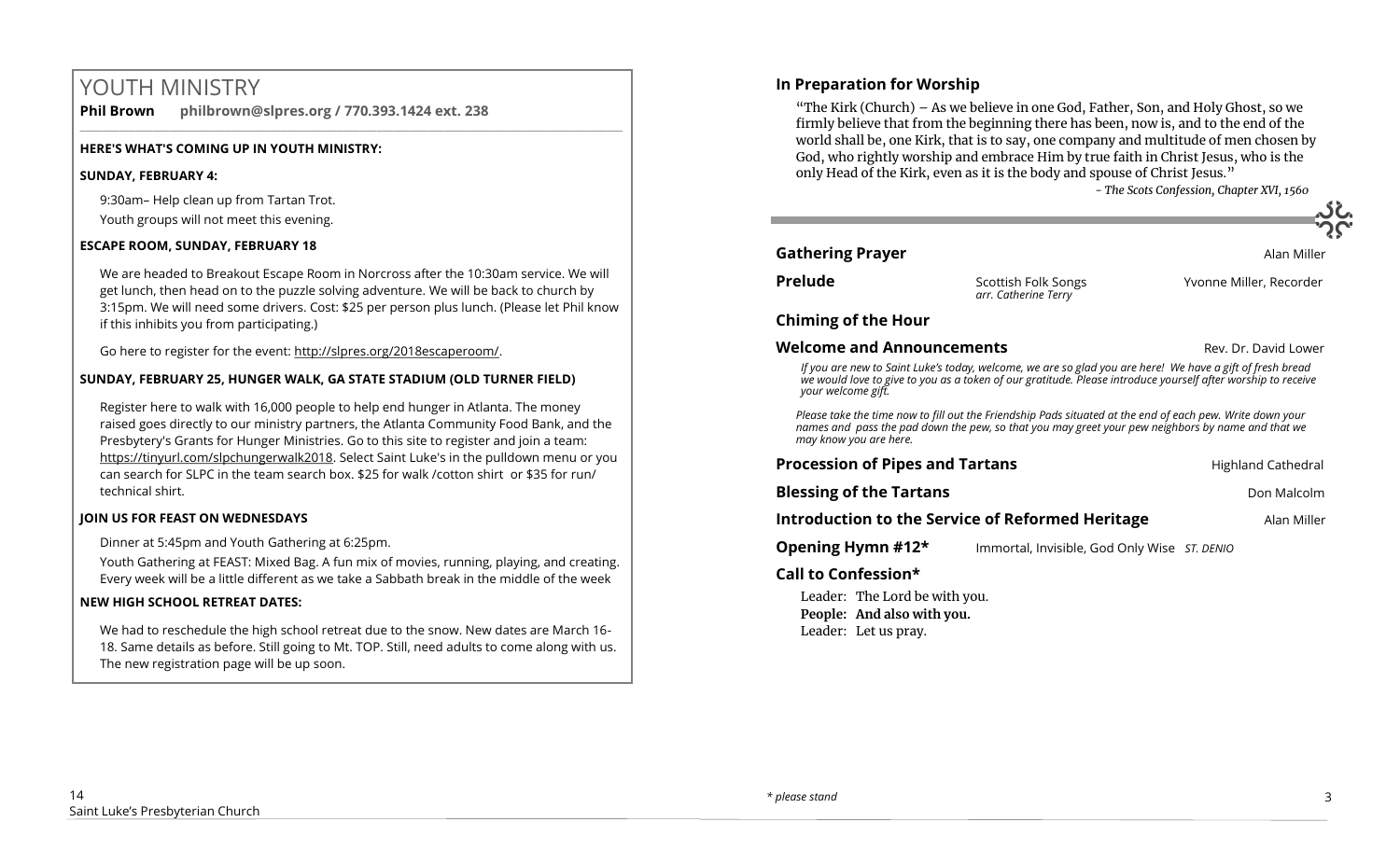#### **Prayer of Confession\*** Adapted from Scottish Reformer John Knox's Liturgy of 1560

**Almighty God,** 

**although we have not earned your favor, we acknowledge you to be a merciful God, loving and favorable to all who turn to you. And so we humbly ask you to show mercy to us. By your Spirit, O God, take possession of our hearts, so that, not only the actions of our lives, but also the words of our mouths, and the smallest thought of our minds, may be guided and governed by you. Through Jesus Christ our Lord, to whom, with you and the Holy Spirit, be all honor and glory, now and forever. Amen.** 

Leader: Lord, in Your mercy, **People: Hear our prayer. Amen.**

#### **Assurance of Forgiveness\***

**Song of Praise #581\*** Glory Be to the Father *GLORIA PATRI*

**Glory be to the Father, and to the Son and to the Holy Ghost. As it was in the beginning, is now and ever shall be. World without end. Amen.** 

#### **Passing of the Peace of Christ\***

Leader: May the peace of Christ be with you. **People: And also with you.** 

#### **Prayer for Illumination Jim McIntire Jim McIntire Jim McIntire**

**First Scripture Lesson** Exodus 17:1-7, *page 61 of the Old Testament* Leader: The Word of the Lord. **People: Thanks be to God. Psalter Music, Psalm 91** Within the Shelter of the Lord Chancel Choir *YE BANKS AND BRAES*

# **Second Scripture Lesson** John 4:1-26, page 89 of the New Testament **Rosina Grey**

Leader: The Word of the Lord. **People: Thanks be to God.**

# S P L A S H ! CHILDREN'S MINISTRIES

**Catherine Anne Thomas cathomas@slpres.org / 770.393.1424 ext. 228** 

#### **MARK YOUR CALENDARS FOR UPCOMING 2018 EVENTS**

• "Shipwrecked" VBS is June 11-14. Online registration is coming in February. Please contact Catherine Anne to volunteer.

**\_\_\_\_\_\_\_\_\_\_\_\_\_\_\_\_\_\_\_\_\_\_\_\_\_\_\_\_\_\_\_\_\_\_\_\_\_\_\_\_\_\_\_\_\_\_\_\_\_\_\_\_\_\_\_\_\_\_\_\_\_\_\_\_\_\_\_\_\_\_\_\_\_\_\_\_\_\_\_\_\_\_\_\_\_\_\_\_\_\_\_\_\_\_\_\_\_\_\_\_\_\_\_\_\_\_** 

#### **FEAST, DINNER AT 5:45PM AND PROGRAMMING AT 6:25PM**

**Heroes of the Bible, Age 3 through Kindergarten** — We'll keep learning about the exciting adventures of people who did great things for God. We can do great things for God, too! Room 120.

**Grow Together Now, 1st Grade through 5th Grade** — Our learning focus for this session will be Humility, Kindness and Cooperation. We'll examine these virtues through the lens of scripture as well as our own lives. This class learns through a lively assortment of group activities; always something new! 1st-3rd– The Dock and 4th & 5th– The Lighthouse.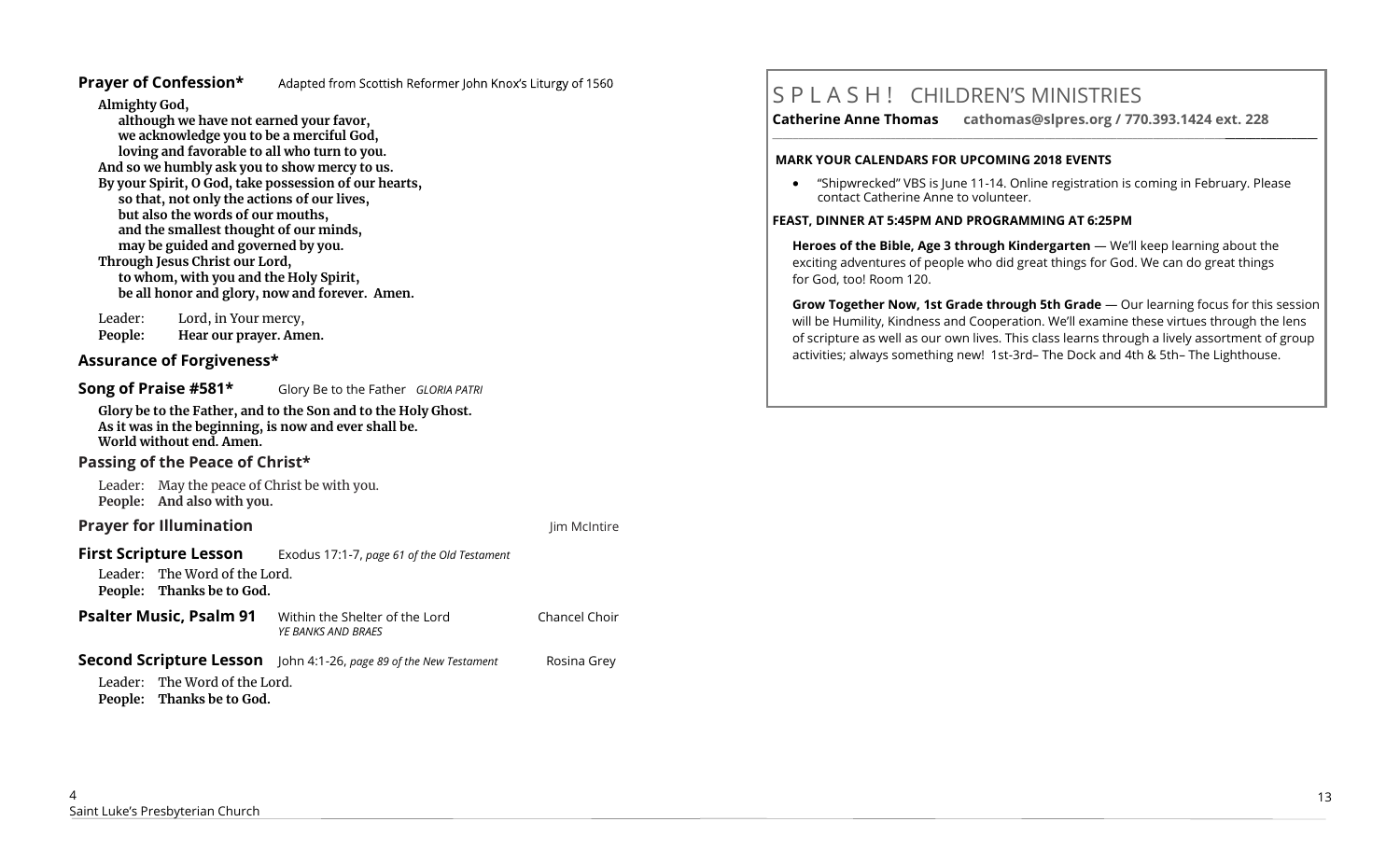# ADULT MINISTRY

**Shannon Dill shannondill@slpres.org / 770.393.1424 ext. 229**  \_\_\_\_\_\_\_\_\_\_\_\_\_\_\_\_\_\_\_\_\_\_\_\_\_\_\_\_\_\_\_\_\_\_\_\_\_\_\_\_\_\_\_\_\_\_\_\_\_\_\_\_\_\_\_\_\_\_\_\_\_\_\_\_\_\_\_\_\_\_\_\_\_\_\_\_\_\_\_\_\_\_\_\_\_\_\_\_

#### **ADULT SUNDAY SCHOOL**

Individual classes listed below. Please see the website for a full description of each class. (http://slpres.org/program-ministries/adult-ministry/sunday-school)

Faith Foundations: Room 232 House to House: Room 203 Seasons of the Spirit: Room 231/233 Soul Food: Room 234/236

#### **FRIDAY MORNING MEN'S BIBLE STUDY**

Fellowship and Bible study every Friday from 6:40am-8am in the Parlor with Dan Joyce.

#### **BIBLE STUDY: "WAYFARERS"**

Come join David, Shannon or Phil as this week's preacher leads a study of the scripture for the upcoming Sunday's worship. Meets on Wednesdays at 10am in the church library.

#### **LENTEN JOURNAL/STUDY**

To access the Lenten Journal/Study please go to this link: http://tinyurl.com/slpclent2018. The journal is entitled *Meeting Jesus in the Gospel of John*; a six week offering of prayer and reflection from the Society of Saint John the Evangelist and the Center for Ministry of Teaching at Virginia Theological Seminary. Printed copies will also be available in the church office.

# MUSIC MINISTRY

**Clair Maxwell clairmaxwell@slpres.org / 770.393.1424 ext. 227** 

 $\_$  , and the set of the set of the set of the set of the set of the set of the set of the set of the set of the set of the set of the set of the set of the set of the set of the set of the set of the set of the set of th

#### **CHOIR REHEARSALS ON WEDNESDAYS**

5:00-5:45pm Cherub Choir, Ages 4-5, *Yvonne Miller, Director*  5:00-5:45pm Westminster Choir, Grades 1-5, *Clair Maxwell, Director*  6:30-7:20pm Festival Ringers, Youth & Adults, *Clair Maxwell, Director*  7:30-9:00pm Chancel Choir, Youth & Adults, *Clair Maxwell, Director* 

#### **Tell Us Our Story and Story and Story and Story and Story and Story and Story and Story and Story and Story and Story and Story and Story and Story and Story and Story and Story and Story and Story and Story and Story and**

*Since today is a unique worship service, we encourage children to remain with their families. However, parents are welcome to take their children to Sheppard Hall to our nursery (through PreK) or The Harbor (K, 1st & 2nd), room 213.*

| Sermon | "Reforming Outward" | Rev. Dr. David Lower |
|--------|---------------------|----------------------|
|        |                     |                      |

**Affirmation of Faith\* from The Scots Confession** Rev. Shannon Dill

**We confess and acknowledge one God alone, to whom we must cleave, whom alone we must serve, whom only we must worship, and in whom alone we put our trust. who is eternal, infinite, immeasurable, incomprehensible, omnipotent, invisible; one in substance and yet distinct in three persons, the Father, the Son, and the Holy Spirit. We most surely believe that God preserved, instructed, multiplied, honored, adorned, and called from death to life his kirk in all ages since the beginning until the coming of Christ Jesus in the flesh. Amen.**

#### **Prayers of the People**

#### **The Lord's Prayer**

**Our Father, who art in heaven, hallowed be thy Name, thy kingdom come, thy will be done, on earth as it is in heaven. Give us this day our daily bread; and forgive us our debts, as we forgive our debtors; and lead us not into temptation, but deliver us from evil. For thine is the kingdom, and the power, and the glory, forever. Amen.** 

#### **Celebration of Tartan Trot Rev. Phil Brown** Rev. Phil Brown

#### **Offering Invitation**

*Giving is a tangible sign of worship. If you give electronically, there is a blue, laminated, electronic giving in the pew rack to place in the offering plate as it is passed.*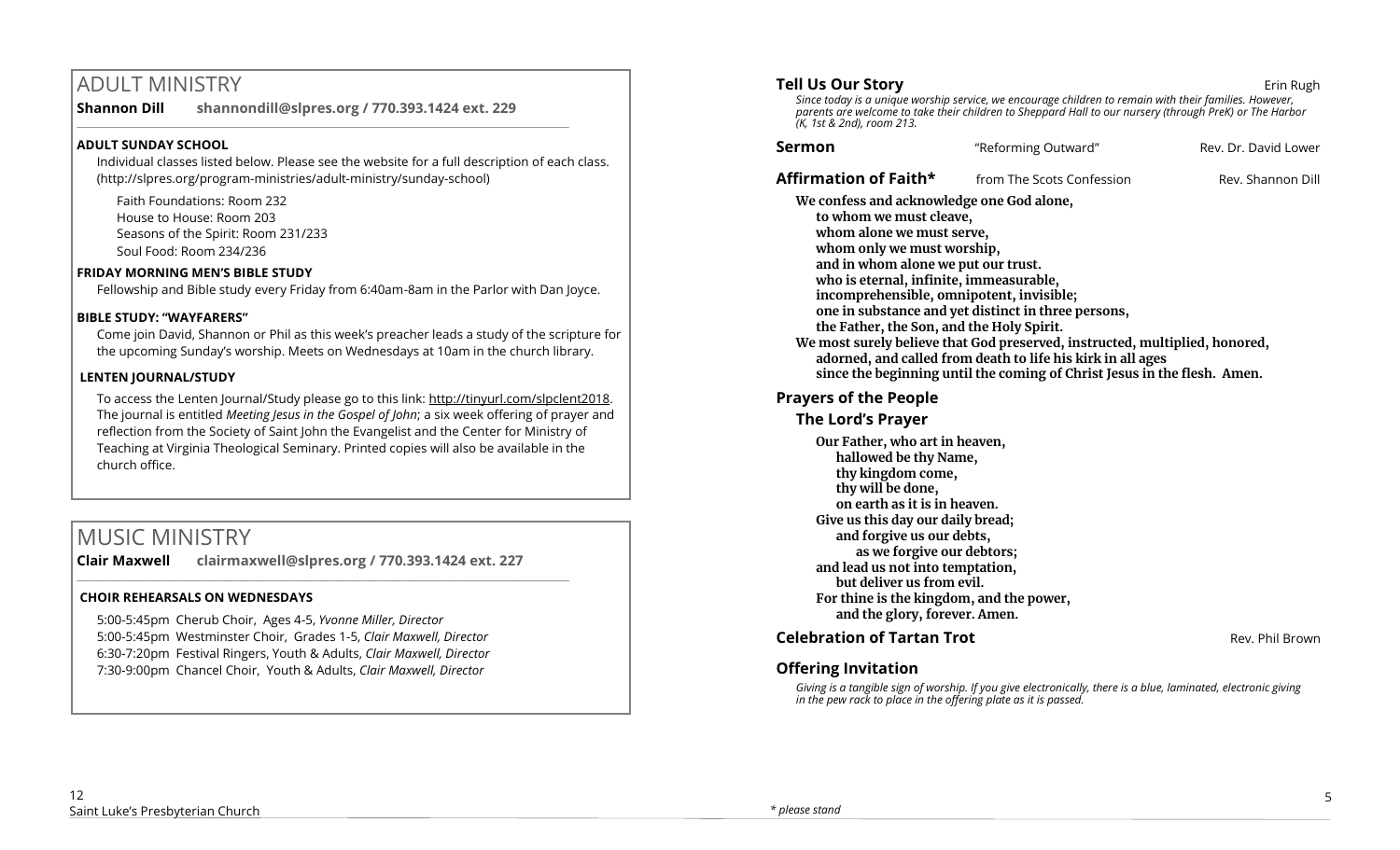The LORD's my Shepherd, I'll not want. He makes me down to lie in pastures green; he leadeth me the quiet waters by.

My soul he doth restore again; and me to walk doth make within the paths of righteousness, e'en for his own name's sake.

Yea, though I walk through death's dark vale, yet will I fear no ill; for thou art with me, and thy rod and staff me comfort still.

My table thou hast furnishèd in presence of my foes; my head thou dost with oil anoint, and my cup overflows.

Goodness and mercy all my life shall surely follow me; and in God's house for evermore my dwelling place shall be. *(Psalm 23 – Scottish Psalter)*



God a - bove, ye heaven-ly host; praise Fa - ther, Son, and Ho - ly Ghost.

#### **Prayer of Dedication\***

**Benediction\*** 

**Closing Hymn #649\*** Amazing Grace, How Sweet the Sound *AMAZING GRACE*

**Postlude\* Amazing Grace** *arr. George Shearing* 

*Please join us for Scottish Shortbread and other snacks in the lobby immediately following this service.*

*Worship Notes: Thank you to our youth orchestra for providing accompaniment to our worship today. Pipe and Drum Band: Tom Crawford, bagpipe; David Gregory, bagpipe; Anthony Green, snare drum. Music: All rights reserved. Reprinted under OneLicense.net (A-719333).* 

#### **SAINT LUKE'S 2018 LENTEN JOURNAL/STUDY**

*Meeting Jesus in the Gospel of John* a six-week journey into deeper intimacy with God through praying with the words of John. This beautiful 60-page journal inspires meditation on a daily verse from John, encouraging participants to respond through words, images, or however the Spirit leads. Subscribe online to also receive a daily short video in which a monastic brother from the Society of Saint John the Evangelist shares comments on the daily Gospel verse, having a relationship with Jesus, and possibilities for further reflection. This resource is free of charge and is produced by Society of St. John the Evangelist and the Center for the Ministry of Teaching at Virginia Theological Seminary. Hard copies will be available in the church office the week of February 11. Questions? Contact [Shannon Dill.](mailto:shannondill@slpres.org)

Here is the website link to download: [http://tinyurl.com/slpclent2018.](http://tinyurl.com/slpclent2018) Everyone can sign up to receive daily videos - sign up here: [http://meetingjesusinjohn.org.](http://meetingjesusinjohn.org/)

## **SAINTS LUKE'S "LOVE" FEAST**

Please join us in the Great Hall on Wednesday, February 14 for a 6pm Pancake Supper with all of the usual accompaniments.

> Followed by the Ash Wednesday Worship Service at 7pm in the chapel.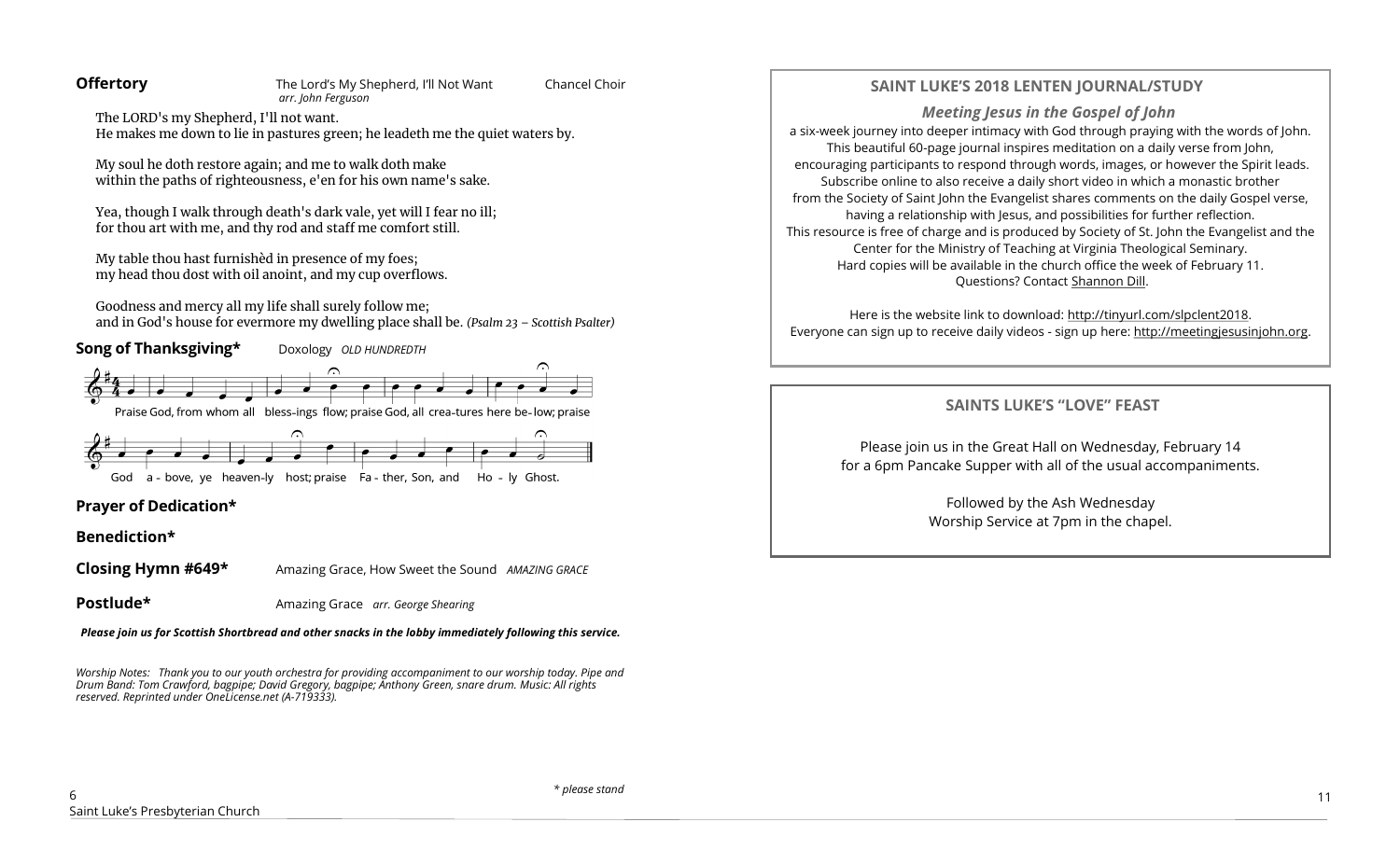# SUNDAY SPOTLIGHT:

**PRESBYTERIAN WOMEN (PW) 2018 VALENTINE BOXES** — Presbyterian Women (PW) of SLPC will send approximately 70 Valentine Boxes to college students, military family members, and our homebound members. We invite your help in the following ways:

- **SUBMIT** name and address of individuals you'd like included to Liz Catlett in the church office, [lizcatlett@slpres.org.](mailto:lizcatlett@slpres.org)
- **POSTAGE** is around \$7.00 per box. We appreciate any donations to help in offsetting the cost. Drop off in the church office in an envelope marked PW Treasurer.
- **TREATS** (candy, cards, snacks, hot chocolate packets, etc.) may be donated and placed in the parlor collection box (Room 145).
- **HOMEMADE** treats are awesome! Individually wrapped treats may be brought to Parlor collection box on/before 10am on Wednesday, February 7.
- **TIME** of fun and fellowship. Please join us on Wednesday, February 7 at 10am in the Session Room for filling each box with sweetness and love from our church family! The boxes will be mailed afterwards.
- **CONTACT** Jean Cronan, [cronan39@msn.com](mailto:cronan39@msn.com) or cell 770.630.8423 with questions or for more information.

ن ک **MEN'S BREAKFAST, THE POWER OF SHARING: UGA MIRACLE WITH MADDIE DILL** Saturday, February 10, 8am. It's a story that will remind us all of the hope that this generation is giving to the next and how Saint Luke's commitment to mission work directly impacts the lives of our own youth and emboldens them to serve others. Additional information can be found at their web site, [http://www.ugamiracle.org/.](http://www.ugamiracle.org/)

We really need to know by February 7 how many will attend so we can plan accordingly for the amount of food to prepare. Please RSVP to Pam Melton at the church office by sending an email to pammelton@slpres.org. Please include the number attending in your party. Saint Luke's women and their guests are always welcome. If you have any questions, please feel free to contact Tom Loftis at 770-605-2067, [tomloftis01@gmail.com](mailto:tomloftis01@gmail.com) or Bob Schultz at 404-771-6910, [bobschultz1@gmail.com.](mailto:bobschultz1@gmail.com)

# **ABOUT "SCOTTISH HERITAGE SUNDAY"**

Today is a time to recognize those leaders and martyrs of the church, and members of the armed forces, who have enabled us to worship in modern times in freedom, as well as to enjoy each other and our guests in fellowship. A warm welcome is extended to our visitors and thanks to those inside and outside our congregation who have come to assist and make this a special service of worship. Those in key roles today are:

**Jim McIntire**, is the treasurer of St. Andrew's Society of Atlanta and a member of Clan MacIntyre; **Yvonne Miller**, playing recorder, born in Oban, Scotland, member of Saint Luke's and the St. Andrew's Society; **Donald Malcolm**, member of the St. Andrew's Society and former National President of the Clan MacCallum-Malcolm Society of North America; **Rosina Grey**, is past President of the St. Andrew's Society of Atlanta and a board member of the Stone Mountain Highland Games; and **Alan Miller**, Beadle, born in Paisley, Scotland, Saint Luke's member and member of the St. Andrew's Society.

#### **The History**

The ceremony of Kirkin' o' the Tartan is of American origin, though based on Scottish history and legend. Scotland came under British rule following the Battle of Culloden in 1746. The Scots were not allowed to wear their tartans, which represented Scottish heritage, for 50 years. The stubborn Scots would secretly carry a piece of their tartan to the Kirk (church) where the minister would slip in a blessing (a Kirkin'). The first Kirkin' in the US was in 1943 at the New York Avenue Presbyterian Church.

#### **Blessing of the Tartans**

The worship service is very traditional and much is based on the Church of Scotland. Central to its theme is the presentation of various tartans for a blessing. The Kirkin' is intended to encourage all participants to reflect with thanksgiving on their own family and ethnic heritage, and to celebrate God's grace poured out for all generations.

#### **The Beadle**

A kilted Beadle leads the worship procession carrying the Bible to the front of the sanctuary and pulpit. Reminiscent of an old custom of the Church of Scotland, this tradition highlights the Bible as the Word of our Lord and the center of our faith.

#### **The Evolution of the Kilt**

No doubt the most identifiable garment worn by the Scots is the kilt, regardless of the fabric. The kilt of modern times is made with eight yards of tartan, pleated together in the back, left unpleated in the front, and designed like a wrap-around apron. The modern kilt is made to cover only the lower half of the body, from the waist down to the knees. But in the late 1500's, the Feileadh Mhor, or the Great Kilt (as seen on William Wallace in *Braveheart*), covered the body from the knees to the neck, and sometimes even the head.

*Source: Clothing 1: What's up with the Guy in the Skirt? (Vol. 1, Issue 5, April 30, 2001) (www.shetlandpiper.com)*